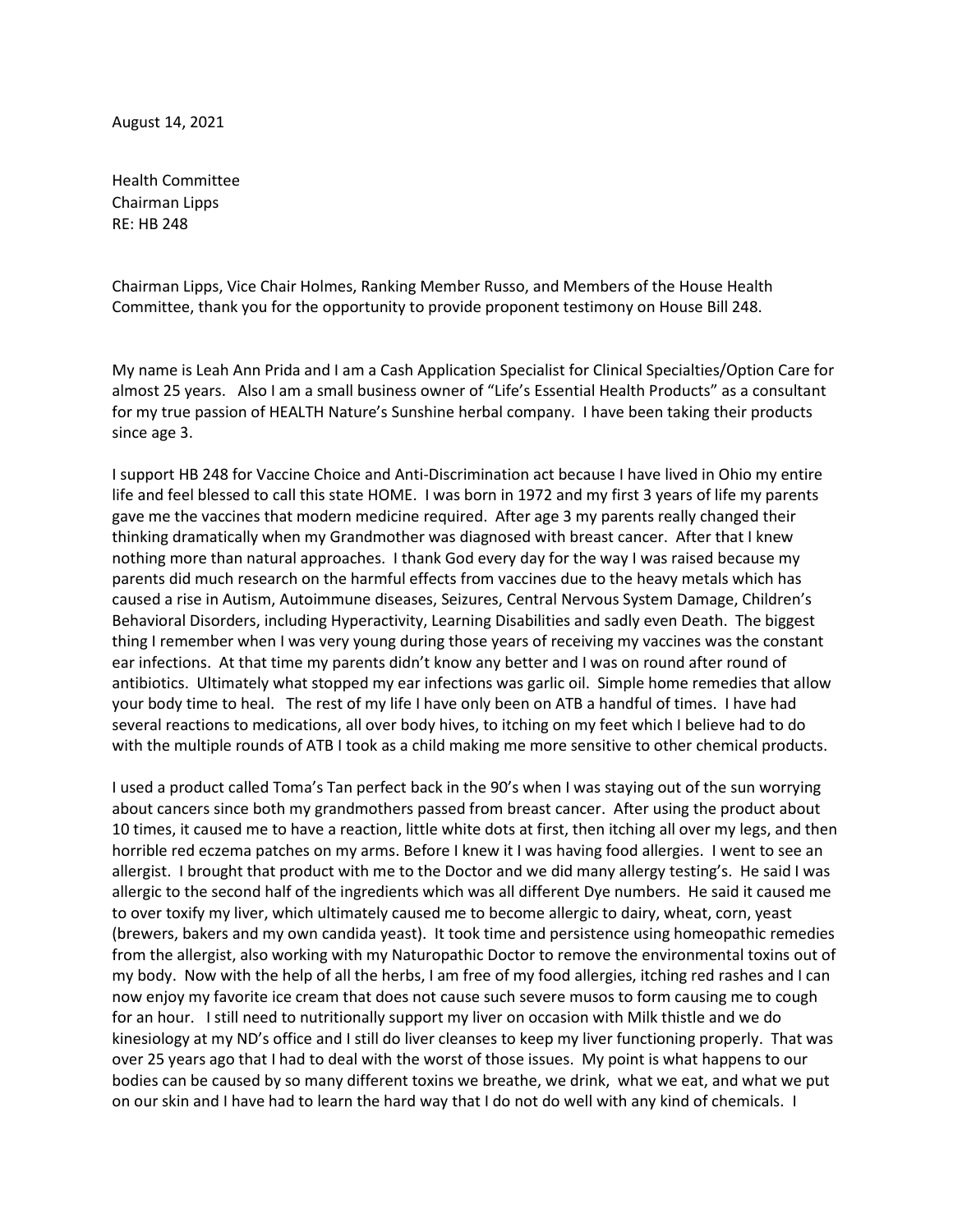home make my own cleaning products using essential oils and I even home make my own deodorants. Any store bought brands that have the aluminum (heavy metals) in them I have had severe itching under my armpits.

I, along with several of my co-workers at Clinical Specialties/Option Care are feeling pressured to receive the COVID vaccine and I just found out on 8/13/21 several positions are now being forced to get it depending on if you are taking care of a patient, coming into the offices or if you are working at home. Once they start the mandates, where will it end? Will they will continue to try to get all of us injected with this poison? This shot that should not even be called a vaccine. It has not been approved by the FDA and even if it was approved I am UNWILLING to take into my body. Mandating vaccines and forcing masks to be worn is bullying! It goes against the constitution along with the decision in the case of the United States vs Karl Brandt called the Nuremberg Code and that is exactly what these Covid Shots are! Massive human experimentation. I have done hours and hours of research to get to the truth about this shot. Even though much of what is out there is being censored, you can go on to the uncensored sites and find a lot of good information. I am getting my information from multiple people speaking out against this shot. Doctors, Nurses, ND's, Lawyers, Biologists, Immunologists, even the pro vaccine inventors of this mRNA technology are all speaking out against this. Even some the vaccine makers are not vaccinated.

Dr. Peter Schirmacher a renowned German pathologist one of the 100 most influential in the world who is one of the most highly respected pathologists and pro vaccine doctor is being censored and suppressed on his findings doing autopsies so far on 40 people who died within 2 weeks of receiving this shot and he is calling for more autopsies to be done, but he is finding that 30-40% are directly related to the vaccine. I am also going to include an article showing from the top recognized vaccine developer Geert Vanden Bossche that is stating using a prophylactic vaccine in the midst of a pandemic is likely to create more viral variants in the process. His interview is included in the email saying MASS Vaccinations must STOP!!

In a recent court case out of Alberta Canada on 7/19/21 after asking for documentation that the SARS COV2 virus was completely isolated in order to base their scientific facts on the public health acts. The Chief Medical officer of health in Alberta, Miss Deena Hinshaw and the Alberta provincial government said they failed to produce the material evidence that was requested asking for the Isolation of the SARS-COV2 virus. If you cannot prove the existence of this virus therefore you cannot force anyone to do anything in the name of something that is nonexistent.

I have been following VAERS data (which is months behind) on 7/9/21 total deaths were 10,991, following week 7/16 deaths went up to 11,405 and then by 7/30 deaths went to 12,366. That in just 7 months compared to ALL OTHER VACCINES in 31 years and 7 months of only 8,858. What about all the adverse events? In a major lawsuits against CDC, whistleblowers have come forward saying there are other government websites that their figures show over 45,000 that have died after taking the shot and yet VAERS system shows only about 1% is actually reported. COVID Vaccines are the most dangerous vaccines in our history based on CDC and VAERS data.

It doesn't make sense that if you get the shot that is now proven to cause Blood Clots, Neurological disorders, heart inflammation, heart attacks, strokes, miscarriages and death and we don't even have long term studies on these shots yet that can lead to autoimmune issues and cancer in the future. The vaccinated are still getting sick and can still can spread this further. Why would I want to take a chance of causing debilitating injuries that may affect me the rest of my life or cause my death?